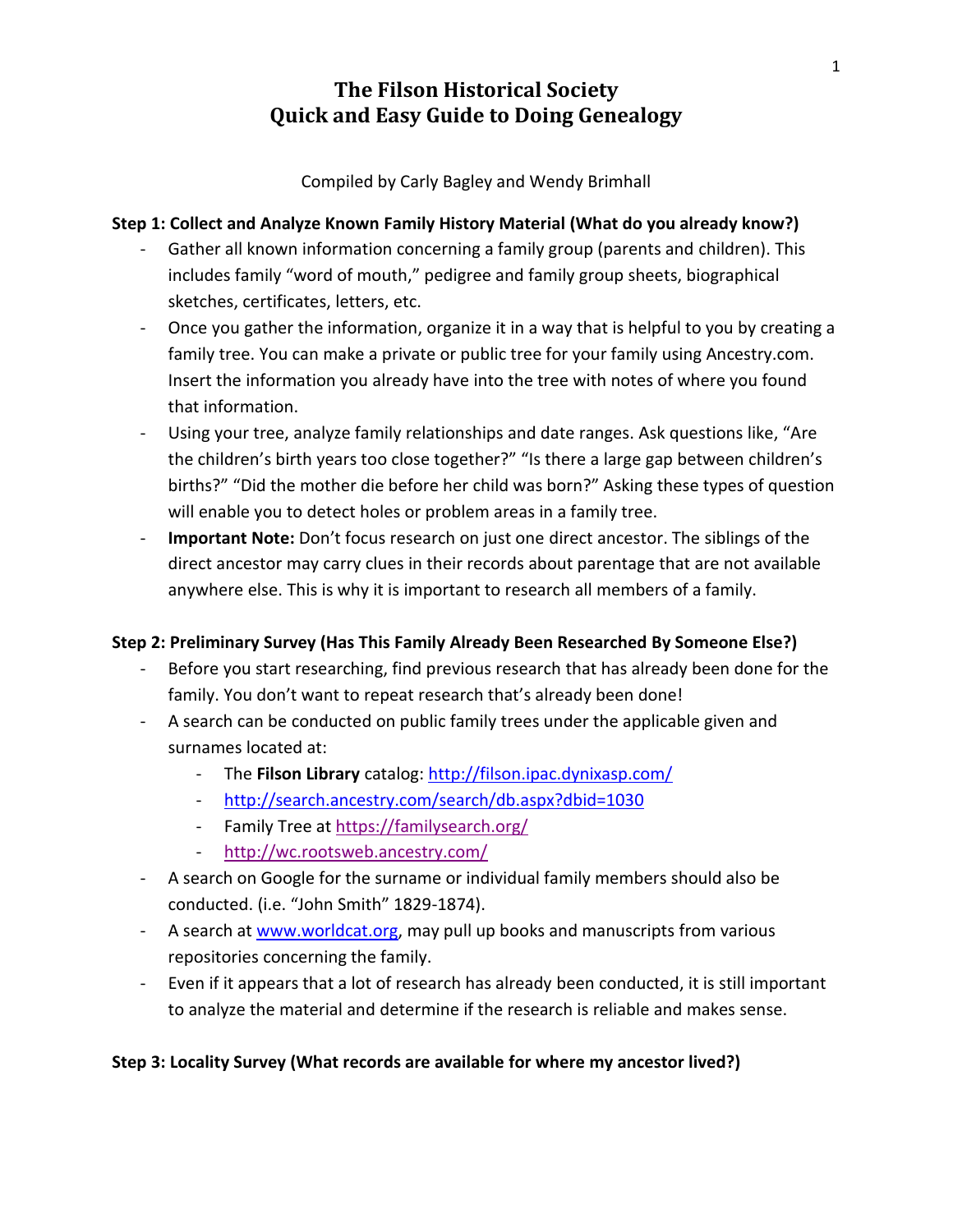- You need to understand the history and resources of the region/state/county where your ancestor lived.
- You also need to know the jurisdiction of your family records. **Jurisdiction** is the level at where records were kept. Some records were kept at a national level (ex. U.S. censuses) whereas some were kept at the county level (ex. marriage registers). It is your job to find out where you need to go to find your records.
- Ask yourself these questions:
	- What jurisdiction created and kept the records I'm looking for?
	- When was the county established?
	- Was the region/state/county once part of another region/state/county?
	- Are there any historical events that impacted the region/state/county where my ancestor lived? (ex. Some courthouses with records were burned down during the Civil War.)
- Use the Wiki at<https://familysearch.org/wiki> to help you! The Wiki contains information on the various states and their counties in the United States. This can include record loss, links to databases, county boundary changes, etc.
- Also, use *The Red Book: American State, County, and Town Sources.* This book contains historical information, county maps, county formation information, and access information to local/regional records. You can access the online version of this book at https://wiki.rootsweb.com/wiki/index.php/Red\_Book: American State, County, and [Town\\_Sources.](https://wiki.rootsweb.com/wiki/index.php/Red_Book:_American_State,_County,_and_Town_Sources)
- The collections at Ancestry.com can also be searched by locality as well. Go to the **Card Catalog** by clicking on **Search** in the tool bar at the top of the page. Then in the **Title** search bar, type in the name of the state you are researching in to see what records are available at Ancestry.com.

#### **Step 4: Census Survey**

- The U.S. government takes **censuses** to enumerate the entire population. Originally, the purpose of censuses was to for tax and representation reasons. Over time, however, censuses have become more detailed, providing valuable information for genealogy research. The **Filson library** has access to all available U.S. census records.
- When possible, it is necessary to complete a full census survey for every member of the family throughout their lifetime. This will give you a skeletal frame of where the family is living, what they are doing, and any changes in the family dynamics. Ancestry.com has digital images of the censuses from 1790-1940.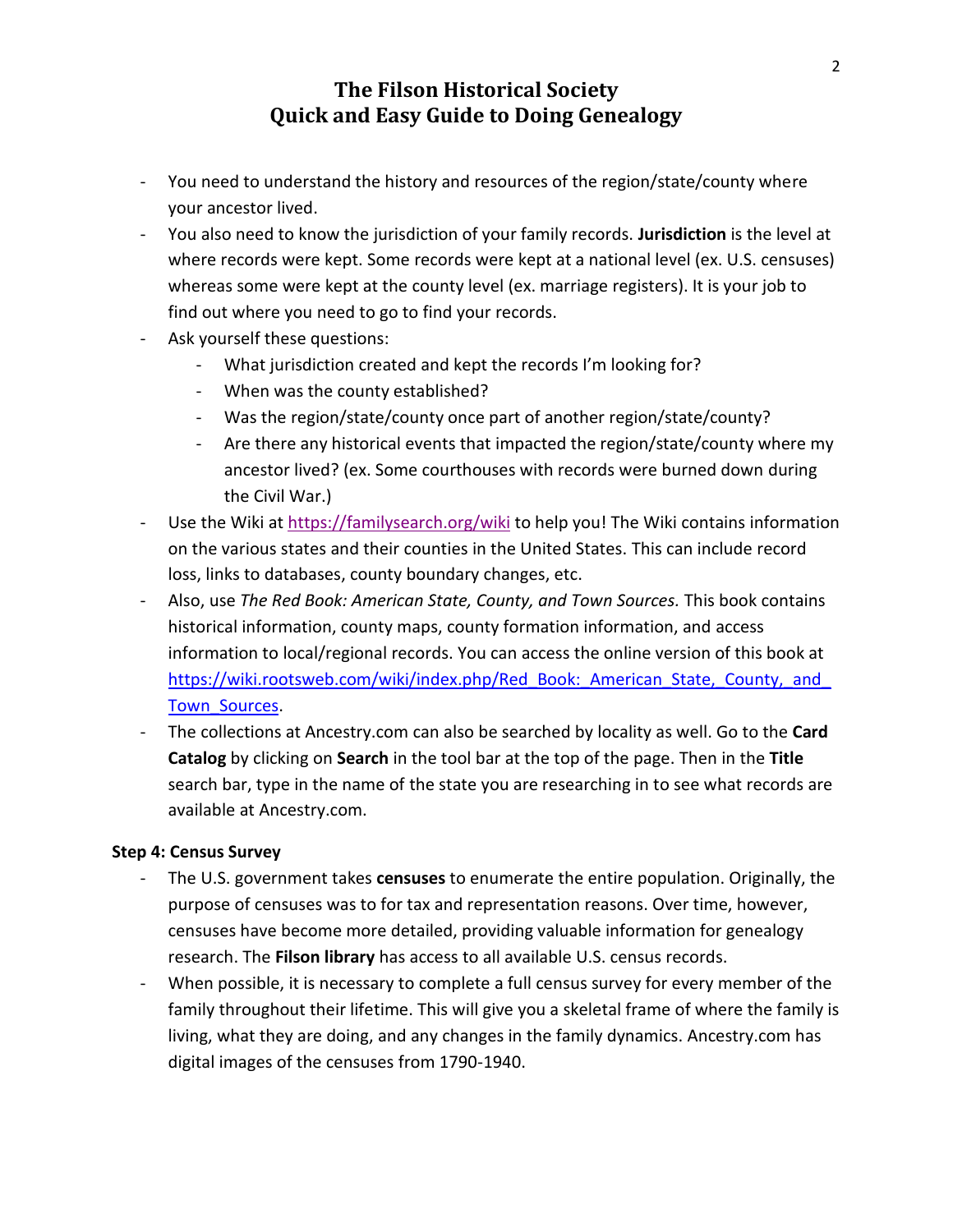- Since 1790, the U.S. Federal Census has been taken every ten years. However, the amount of information available from census to census has evolved. The following are important dates to be aware of:
	- 1790: First Federal Census that was taken in the United States.
	- 1850: First census to list the names of everyone (male and female), except slaves, within the household. (Before 1850, only the head of household's name was listed with tick marks for everyone else.)
	- 1880: First census to explicitly identify relationships between the household members and the head of household.
	- 1890: A fire almost entirely destroyed this census. However, the veteran's schedule survived.
	- 1940: Most recent census available to the public.
- Census data can provide clues for where to search next. For example, in the 1910 census it asks, "whether a survivor of the Union or Confederate Army or Navy?" Depending on what you find, you should search military records as well.
- Helpful tips for finding census records:
	- Always look at the **original image** of the census, not just the abstract. This is where you will find the most clues for future research.
	- **Be flexible** with the spelling of your ancestor's name. Census-takers went doorto-door to gather household information. Sometimes they received information from the head of household, a child, or even a neighbor. For this reason, there may be inaccuracies in the record.
	- Recognize that you may have to **browse** the census page by page if you know where they were living, but the search algorithms fail to locate them.
- Besides population schedules, there are other types of federal census schedules that could be helpful. These include: mortality, slave, veteran, agriculture, etc. Some of these are available on Ancestry.com and are listed with the population schedules.
- Additionally, use state censuses when available. These can be especially useful if your family moves in between federal census years and you need to account for that gap in time. The United States Census Bureau has a comprehensive list of state censuses at: [https://www.census.gov/history/www/genealogy/other\\_resources/state\\_censuses.htm](https://www.census.gov/history/www/genealogy/other_resources/state_censuses.html) [l](https://www.census.gov/history/www/genealogy/other_resources/state_censuses.html)

### **Step 5: Vital Records**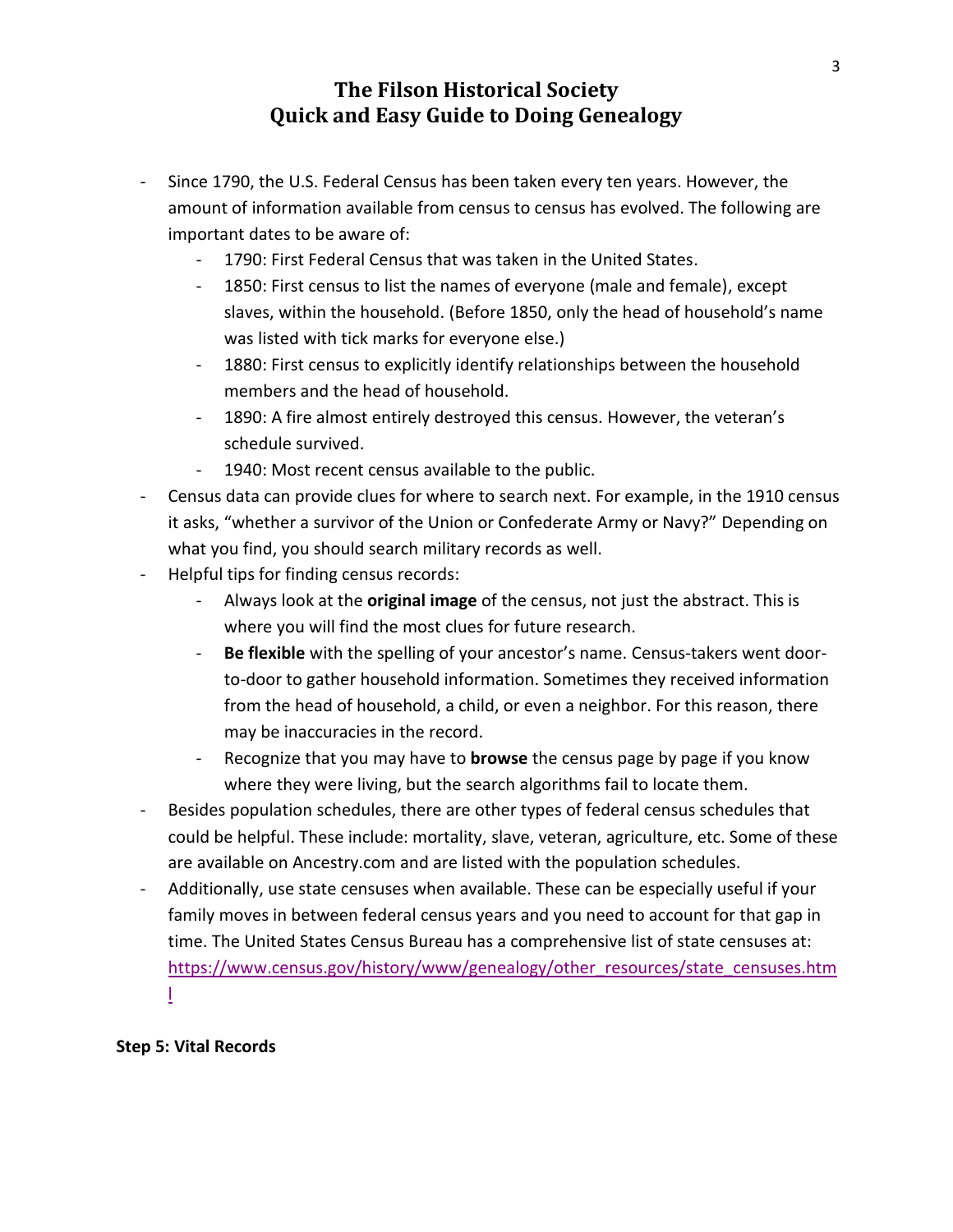- Vital records (records of birth, marriage, and death events) are a crucial resource for genealogical research. Not only do they state the date and locations of vital events, but they also help prove family relationships.
- However, many researchers overlook the bonus details that are included in vital records. **For example**, notice that the birth certificate below states the age of the mother and the number of child the baby is to the mother.

| FULL NAME OF CHILD.                                                                               | If child is not yet named, make<br>i supplemental report, as directed<br>                                                  |
|---------------------------------------------------------------------------------------------------|----------------------------------------------------------------------------------------------------------------------------|
| Fain.<br>Number<br>Sex o<br>Triplet,<br>la Orden<br>and .<br>Child<br>ima<br>or Other<br>of Birth | Date of<br>Legiti-<br>mate?<br>Birth.<br>ues<br>.190<br>desas anticipales della co-<br>Manth <sup>1</sup><br>[Day]<br>Year |
| <b>FATHER</b><br><b>FULL</b><br>NAM                                                               | <b>MOTHER</b><br><b>FULL</b><br>MAIDEN<br>NAME                                                                             |
| <b>REBIDENCE</b><br>COLOR                                                                         | <b>RESIDENCE-</b><br>an                                                                                                    |
| Years]<br>THPLACI                                                                                 | COLOR<br>AGE AT LAST<br>Tears]                                                                                             |
| OCCUPATION/                                                                                       | <b>BIRTHPLACE</b><br>Joun<br><b>OCCUPATION</b>                                                                             |
| Number of Child/of this Mother /                                                                  | onse wife<br>Number of children of this Mother now lifing                                                                  |

Below is a list of resources that can aid in finding vital records:

- The **Filson library** has many Kentucky county vital records in book form and computer databases.
- State websites:
	- **Pennsylvania:** [http://www.phmc.pa.gov/Archives/Research-](http://www.phmc.pa.gov/Archives/Research-Online/Pages/Vital-Statistics.aspx)[Online/Pages/Vital-Statistics.aspx](http://www.phmc.pa.gov/Archives/Research-Online/Pages/Vital-Statistics.aspx)
	- **Ohio:** <https://ohiohistory.libguides.com/vital>
	- **Kentucky:** <https://kdla.ky.gov/researchers/Pages/recordsrequestforms.aspx>
	- **Illinois:** <http://www.cyberdriveillinois.com/departments/archives/services.html>
	- **Indiana:** <https://www.in.gov/iara/2497.htm>
	- **West Virginia:** [http://www.wvculture.org/vrr/va\\_select.aspx](http://www.wvculture.org/vrr/va_select.aspx)
- <https://familysearch.org/search> Click on **Search** in the tool bar at the top of the page. Then click on **Records.** On the **map** located on the **right side,** click on the **United States.** Then click on the applicable state. Search by given and surname, or scroll to the bottom of the page and search in one of the listed databases.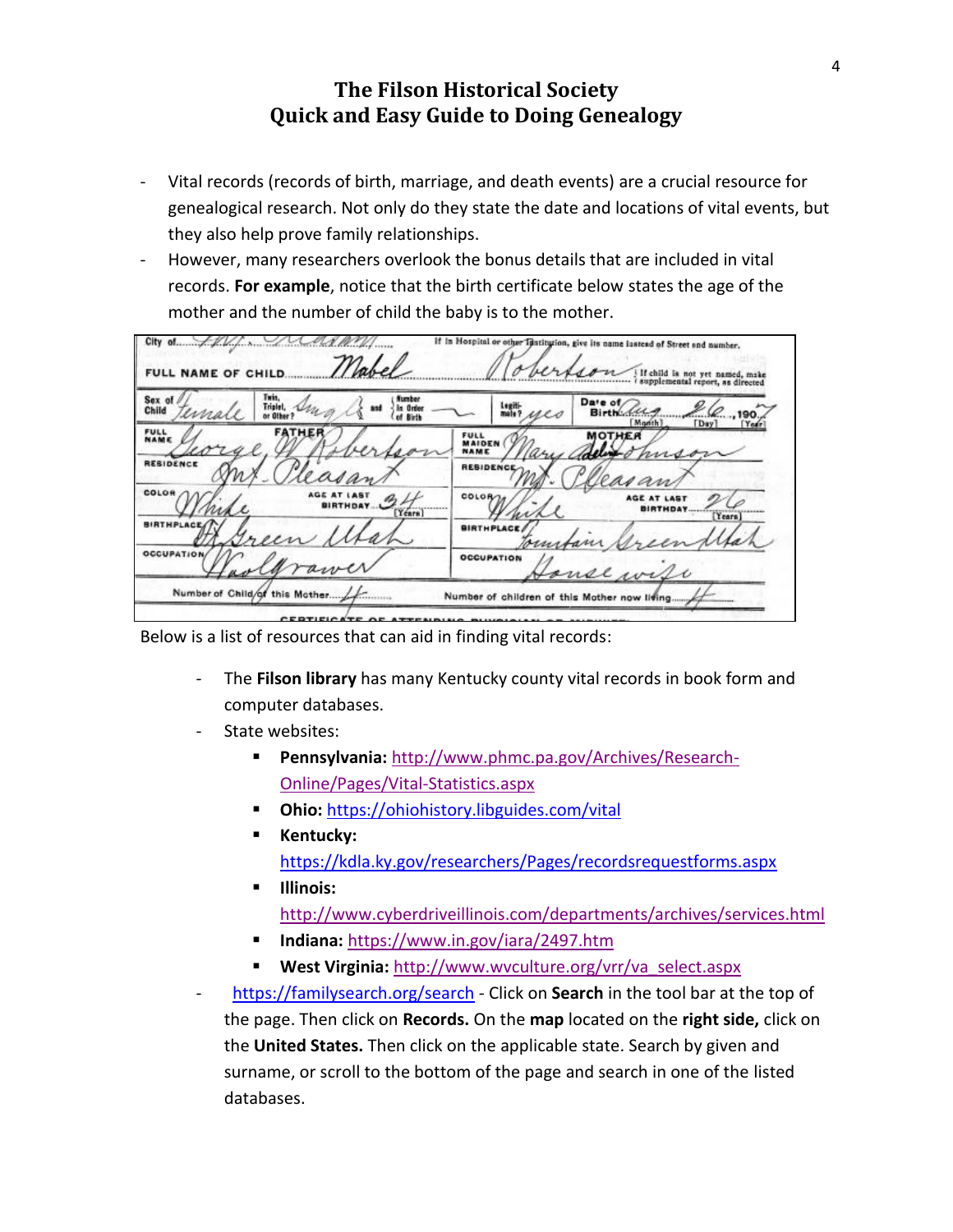- <http://search.ancestry.com/search/category.aspx?cat=34>
- Also, at Ancestry.com, go to the **Card Catalog** by clicking on **Search** in the tool bar at the top of the page. Then in the **Title** search bar, type in the name of the state you are researching in to see what vital records are available at Ancestry.com.

#### **Step 6: County and Regional Histories**

- County and regional histories are important because they offer historical contextual information and many of them also contain biographical sketches of people who lived in the community. This means your ancestor may have a small biography in a county history.
- Below is a list of resources where you can find county and regional histories:
	- The **Filson Library** catalogs of titles online at: <http://filson.ipac.dynixasp.com/>
	- <https://books.google.com/>
	- <https://archive.org/>
	- <https://www.ancestry.com/> Go to the **Card Catalog** by clicking on **Search** in the tool bar at the top of the page. Then in the **Title** search bar type in the name of the region/state/county.
	- [https://familysearch.org](https://familysearch.org/) Click on **Search** in the tool bar at the top of the page. Then click on **Books.** In the search bar type in the applicable name of the region/state/county.

#### **Step 7: Probate Records**

- Probate records are created to manage the property of an individual after their death.
- A person's probate will be either testate (a will was made), or intestate (no will was made).
- Even if a person did not make a will, intestate files can contain crucial information regarding surviving heirs, finances, or property. Often, these files will have more information than a testate probate.
- Probate records of an ancestor's relatives should be searched for as the information within the files may break open a genealogical brick wall.
- Below are some resources for finding probate records:
	- [http://search.ancestry.com/search/group/US\\_WillsProbate](http://search.ancestry.com/search/group/US_WillsProbate)
	- <https://familysearch.org/> Click on **Search** in the tool bar at the top of the page. Then click on **Catalog.** In the **Place** search bar type the location/jurisdiction from biggest jurisdiction to littlest, (i.e. **United States, Kentucky, Jefferson).** Scroll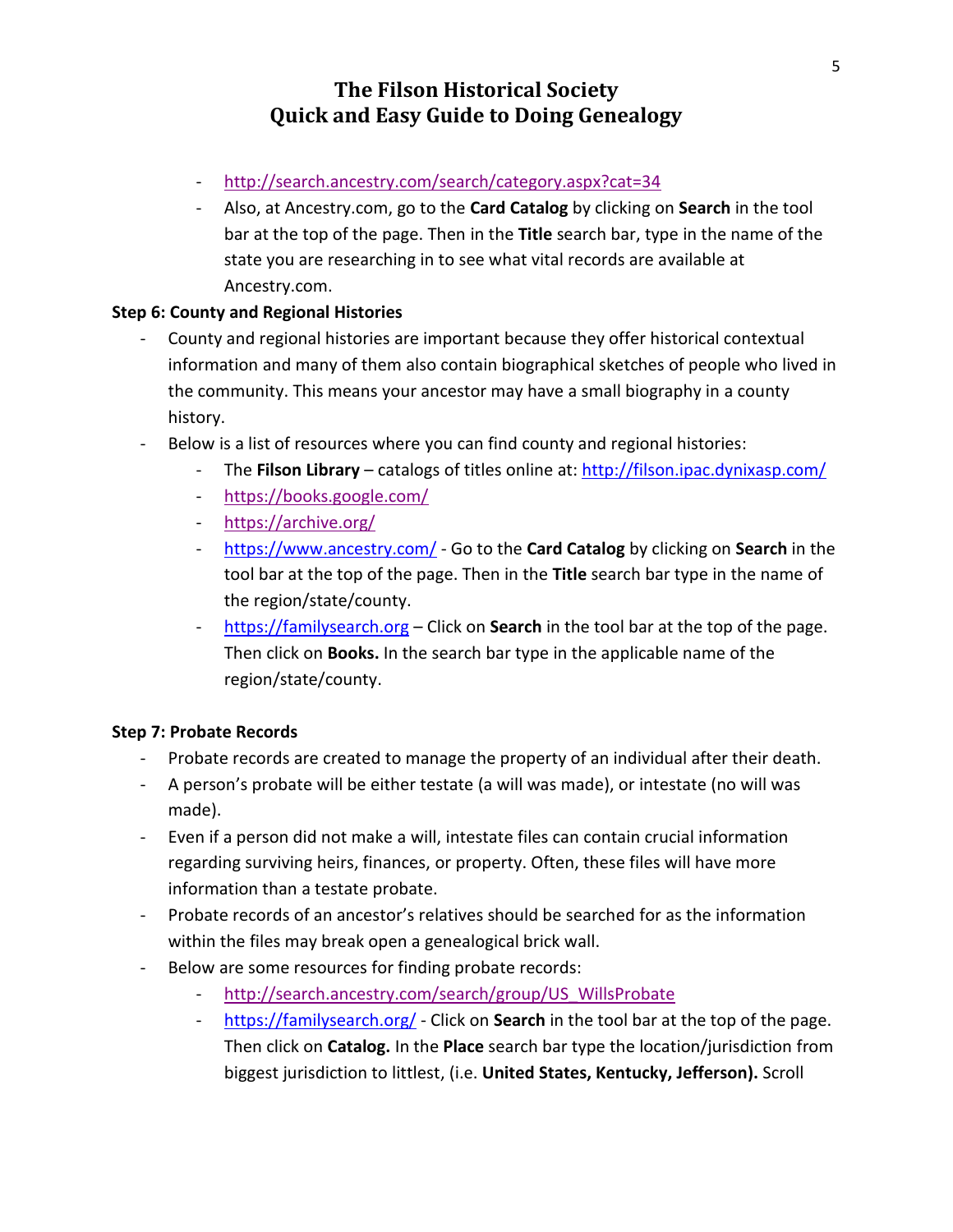down and click on **Probate Records.** A drop down menu will open and will display all of the available probate records.

- Also, contact the applicable **county courthouse, county clerk's office, or state archives** to see what records are available. The **Filson Library** also has some.

#### **Step 8: Land Records**

- Land records (i.e. deeds, tax, mortgage records) provide valuable information. This can include a description of the property owned by an ancestor, names of neighbors and associates, names of buyers and sellers, an ancestor's wife's name, and occasionally information on where an ancestor moved to or from.
- Below are some resources for finding land records:
	- Most **Kentucky** land records are available at the Land Office in Frankfort, Ky.
	- **Jefferson County** Kentucky deed records are available in the Deed Room in the Jefferson County Court House.
	- <http://search.ancestry.com/search/category.aspx?cat=144>
	- <https://familysearch.org/> Click on **Search** in the tool bar at the top of the page. Then click on **Catalog.** In the **Place** search bar type the location/jurisdiction from biggest jurisdiction to littlest, (i.e. **United States, Kentucky, Jefferson).** Scroll down and click on **Land and Property.** A drop down menu will open and will display all of the available Land and Property records. Also, scroll down and click on **Taxation** for tax roll records.
	- <https://glorecords.blm.gov/default.aspx>
	- <http://www.sos.ky.gov/admin/land/resources/Pages/default.aspx> Click on **Administration** in the tool bar at the top of the page. Then click on **Land Office.** Click on **Military Registers and Land Records** or **Non-Military Registers and Land Records** or **Online Resources**.
	- Also, contact the applicable **county courthouse, county clerk's office, or state archives** to see what records are available.

### **Step 9: Military Records**

- The U.S. holds detailed records for those who served in the military. These are especially helpful for family history research. The U.S. been involved in many wars including:
	- French and Indian War
	- Revolutionary War
	- War of 1812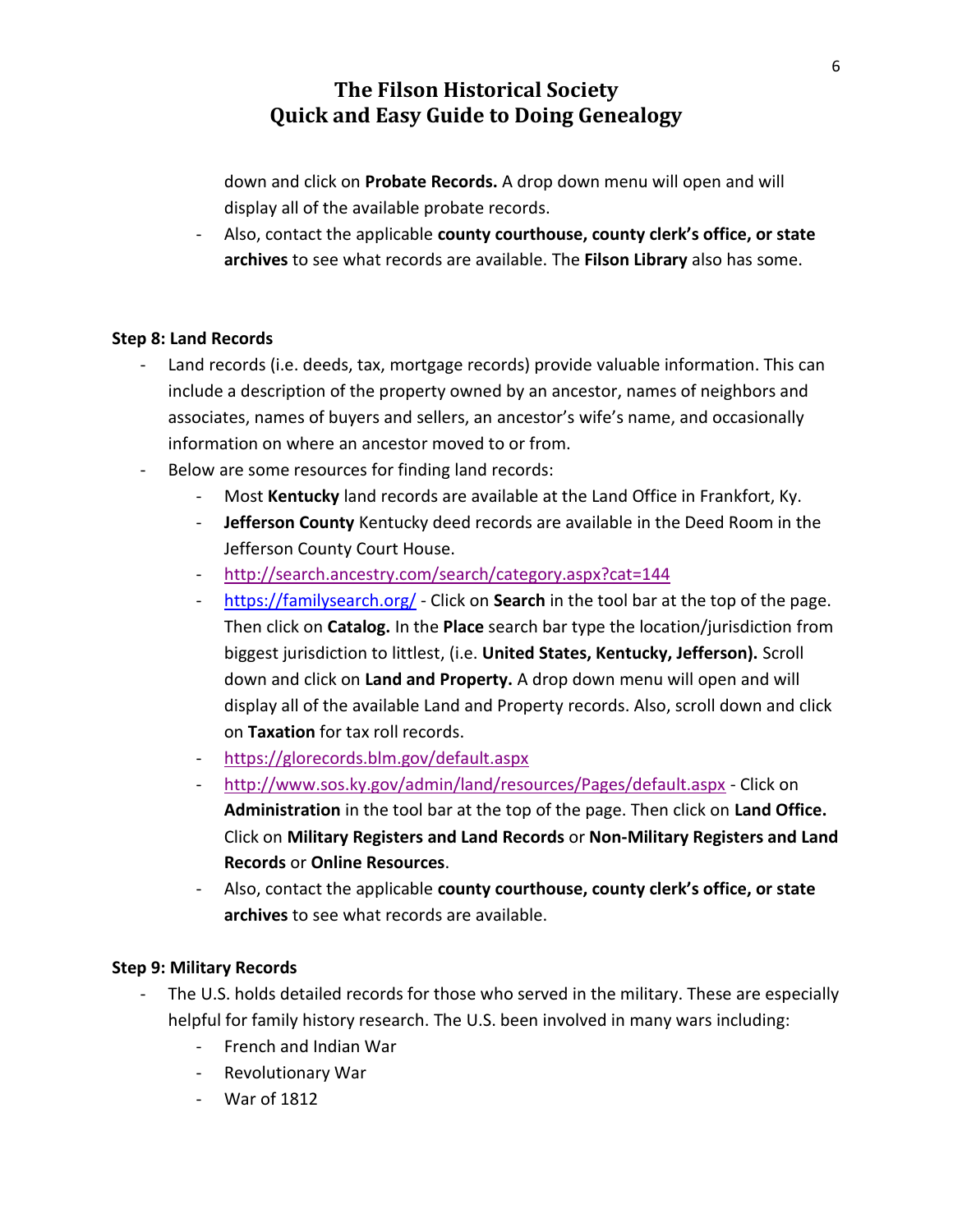- Civil War
- Mexican-American War
- Spanish-American War
- World War I and II
- Korean War
- Vietnam War
- Besides serving in a national/international war, you ancestor may have served in a local militia during a battle or skirmish against Native Americans.
- Military records depending on the type (registration card, service record, and pension, etc.) contain a varying range of details. For example, pension records from the Revolutionary War can include pages from a family bible with names and vital dates of relatives.
- Below are some resources that could direct you to military records:
	- The **Filson library** has some military records for most 19th century wars.
	- [https://www.fold3.com](https://www.fold3.com/)
	- <http://search.ancestry.com/search/category.aspx?cat=39>
	- <https://www.archives.gov/research/military#page-header>

#### **African-American Research**

- African-American research presents unique challenges *and* records. Use *Finding a Place Called Home: A Guide to African-American Genealogy and Historical Identity* by Dee Parmer Woodtor for African-American genealogy. The following advice and tips will help you with African-American research.
	- First (as with any other genealogical research), gather family oral tradition (or "word of mouth"), as well as documents, and pedigree/family group charts from immediate and extended family members.
	- Utilize the 1870 and 1880 censuses. **Pay close attention to details**, analyze carefully, and look for information hidden between the lines.
	- Adult family members alive during the 1870 and 1880 censuses generally experienced slavery earlier in their life.
	- A family's location in the 1870 census may be where they were living during or before the Civil War.
- Two records in particular are very important for African-American research. They cover most of the decade following the Civil War (about 1865-1874).
	- **Freedmen's Bureau**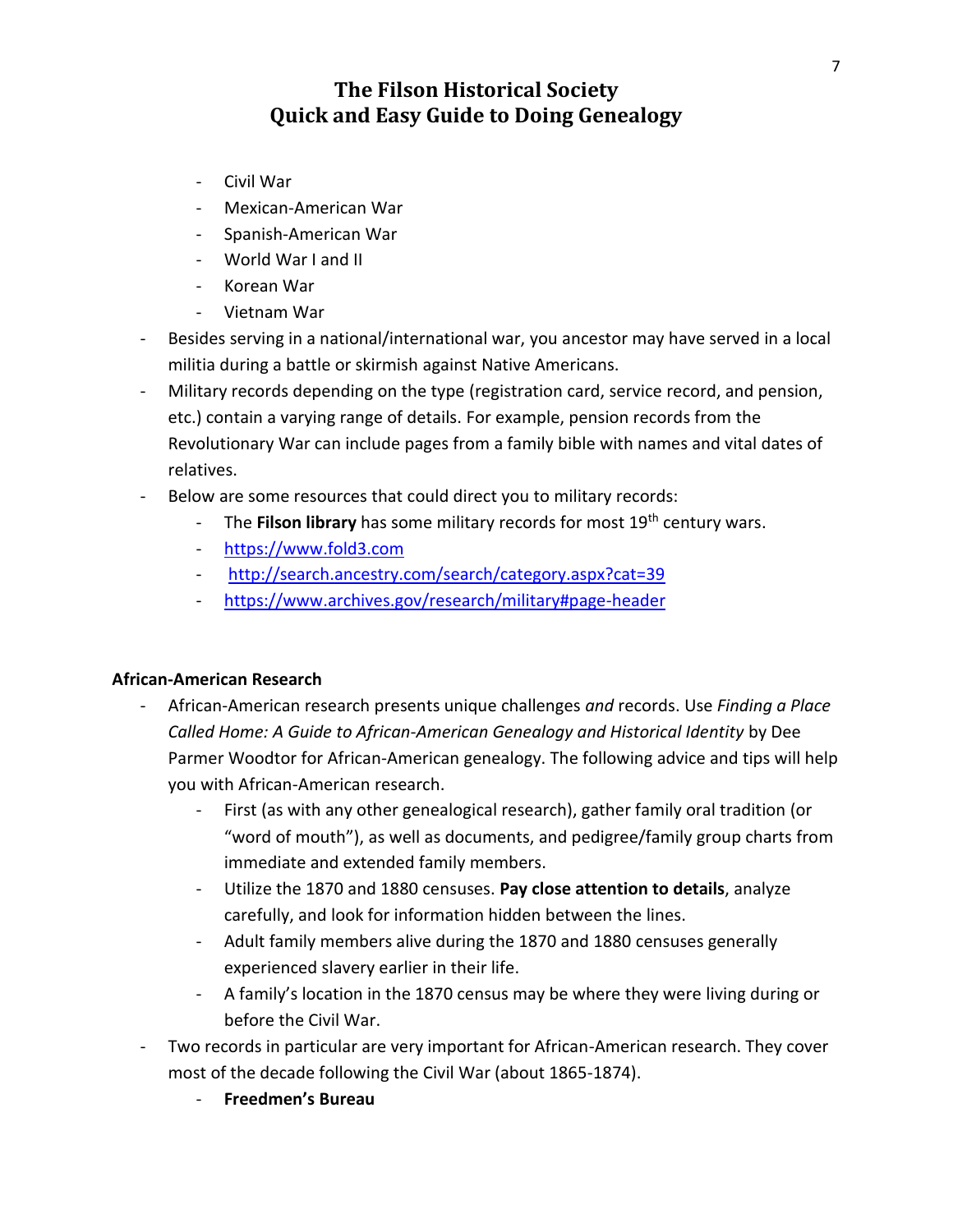[https://familysearch.org/wiki/en/African\\_American\\_Freedmen%27s\\_Bureau\\_Re](https://familysearch.org/wiki/en/African_American_Freedmen%27s_Bureau_Records) [cords](https://familysearch.org/wiki/en/African_American_Freedmen%27s_Bureau_Records)

- **Freedman's Bank**  [https://familysearch.org/wiki/en/African\\_American\\_Freedman%27s\\_Savings\\_an](https://familysearch.org/wiki/en/African_American_Freedman%27s_Savings_and_Trust_Company_Records) [d\\_Trust\\_Company\\_Records](https://familysearch.org/wiki/en/African_American_Freedman%27s_Savings_and_Trust_Company_Records)
- The **Filson library** has: *Freedmen's Savings & Trust Co. Deposit Records. Lexington, 1870-1874. Louisville, 1865-1874*; and *American Freedman's Inquiry Commission, 1863-1864. Preliminary & final reports. Debates & Testimony (including Kentucky)* on microfilm.
- The following are excellent resources for African-American genealogical research:
	- https://familysearch.org/wiki/en/Researching African American Genealogy
	- <https://www.archives.gov/research/african-americans>
	- [http://www.pbs.org/opb/historydetectives/technique/african-american](http://www.pbs.org/opb/historydetectives/technique/african-american-genealogy/)[genealogy/](http://www.pbs.org/opb/historydetectives/technique/african-american-genealogy/)
	- https://www.familysearch.org/wiki/en/Quick Guide to African American Reco [rds?cid=bl-fsb-8784](https://www.familysearch.org/wiki/en/Quick_Guide_to_African_American_Records?cid=bl-fsb-8784)
	- *Finding A Place Called Home: A Guide to African-American Genealogy and Historical Identity* by Dee Parmer Woodtor. Copy available at Filson Historical Society (call number: 929.1072 W898).

### **How do we prepare for the future of genealogy?**

- Backup your sources, documents, photographs
- People who share and pass on their history live forever. Everything we have in our collection is because someone decided to keep it and pass it on. Some people save everything but never share it and so it gets lost or destroyed.

#### **What are some features of the future of genealogy?**

- DNA testing is amazing but is not the end all be all.
- We live in an incredibly collaborative time with public trees, blogging, messaging, the Internet, discussion boards, etc.…
- Internet Archives Wayback Machine preserves website changes over time. For example - What did Facebook's home screen look like ten years ago? However, it doesn't really have info on individuals.